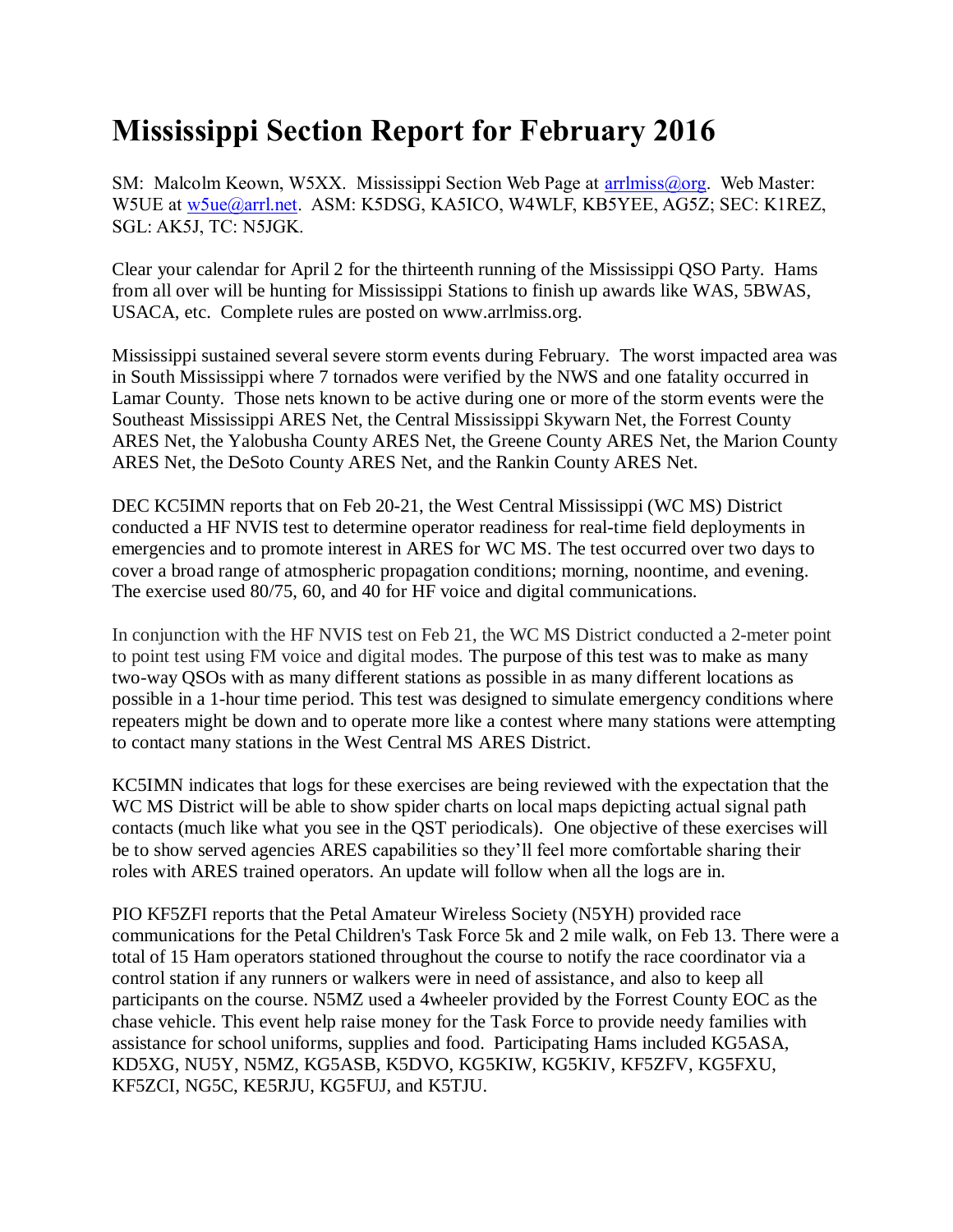And on the other side of the State, the Vicksburg ARC provided communications for the 37 th Run through History held at the Vicksburg National Military Park. Chairman N5KWT reports that over 700 runners/walkers negotiated the 10K of heartbreak hills. In addition to Don, those VARC members participating were: W5WAF, N5JGK, WB5YKR, KC5VTN, K5IMT, KG5JCO, K5NRK, W5GLA, and W5XX.

K5LMB reports that the University of Mississippi Amateur Radio Club conducted a VE Testing session at their February Meeting. KC5IQZ, brought his son and his family for VE Testing. His son Bob AG5CY passed all three elements in one sitting, earning his Amateur Extra license. Earning their Technician licenses were AG5CY's wife, Sarah KG5MBM, and three sons, Matthew KG5MBN, Timothy KG5MBO, and Jonathan KG5MBP. Wow! Thanks to the UMARC/W5UMS VE Team W5XF, KZ7H, AB5TR, and W1IBL for conducting the Exam.

WA5CYR notes that on the February 3rd broadcast of HamNation that his brother Jim's (KB5CQR)(SK) (and Dan's) joint QSL was posted on AE5DW's 'Board of Honor.' AE5DW reserves this honor for disabled vets. Jim was once a regular checkin to the MSPN.

Welcome to the following new Hams in Mississippi in February: KG5LKP, John – Meridian; KG5LKR, Richard - Newton; KG5LKS, Dillon – Liberty; KG5LKT, Isaac – Vicksburg; KG5LKW, Henry – Vicksburg; KG5LLO, Gary – Walnut; KG5LLP, Harold – Southaven; KG5LQK, Eric – Jayess; KG5LRC, Patrick – Biloxi; KG5LRD, Melissa – Poplarville; KG5LRE, Joseph – Pontotoc; KG5LVK, Lynwood – Brooklyn; KG5LVL, Kyle – Laurel; and KG5LWC, John – Sumrall.

Also welcome to the following new ARRL Members in February: KK4ADD, Stanley – Terry; KG5AZL, Delisa – Lucedale; KG5AZM, Brent – Lucedale; AG5BX, James – Iuka; N0COP, Leo – Fulton; KB5DXO, Donnie – Amory; KB5HPM, Kevin – Ashland; WB0JBZ, Katherine – Canton, KB5JSG, Lionel – Picayune; KG5KSW, James – Southaven; KE5JNZ, David – Ocean Springs; WA5LCK, Rowland – Tupelo; KG5LLO, Gary – Walnut; KG5LLP, Harold – Southaven; KE5LRA, Brian – Lucedale; KE5MLL, David – Richland; KA5MQI, Gary – Perkinston; KC5UDI, James – Ecru; KC5UDM, Ian – Oxford; W5WSG, William – Hattiesburg; and AE5WV, Jacqueline – Saucier.

As of February 29 ARRL Membership in Mississippi was 1,143 up 10 from the last report on January 31. Thanks to all that support the ARRL!

And last but not least, welcome to KM5ZA as EC for Lowndes County.

Congratulations to the following on their upgrades: KC5BYO, Eddie – Mooreville; KG5GOR, Michael – Laurel; KG5HGQ, Robert – Monticello; KG5JAW, Brooke – Brandon; KG5JHL, Stacy – Columbia; KG5JVV, Mickey – Monticello; KG5JWM, Brian – Flowood; KG5JWO, Richard – Pearl; KE5LVD, Winnie – Liberty; KD5QQL, Kendel – Corinth; KF5VYW, Lewis – Wiggins; and KF5YIA, Perry – Thaxton.

SEC/DEC/EC Reports for February 2016: WM5A (Rankin), KA5ICO (Chickasaw), KC5IIW (Scott), KC5IMN (WC MS, Copiah, Hinds, Madison), N5LJC (Marion), KE5MIS (Yalobusha),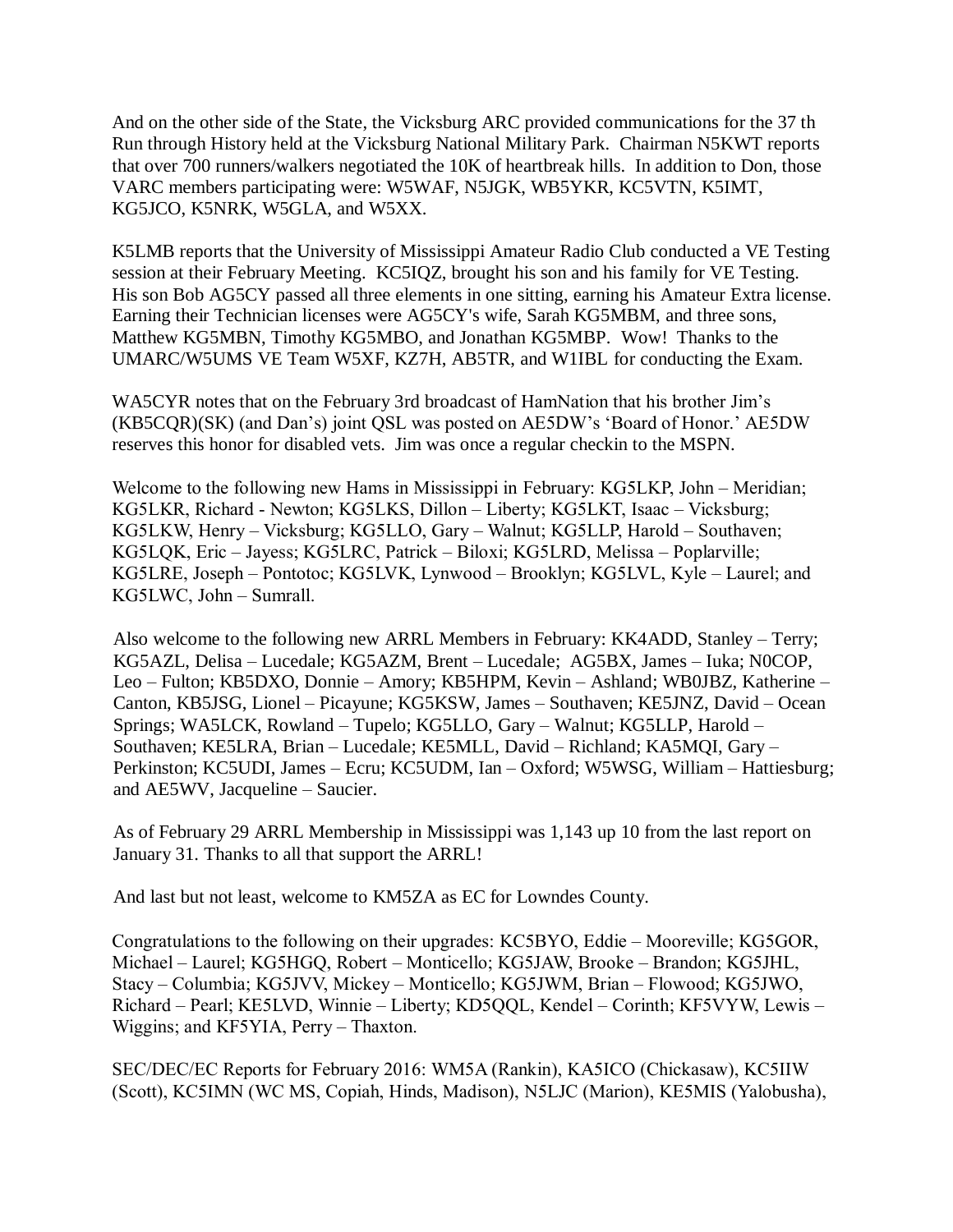K5MOZ (Jackson), N5MZ (Forrest), WX5N (NE MS/Prentiss), AE5QP (Greene), K1REZ (SEC), WX5SE (Itawamba), WA5TEF (Lee), KB5VE (SE MS), KF5WVJ (DeSoto), and N5ZNT (SW MS).

PIO Report: KF5ZCI

Club Newsletter/Reports (Editor): Meridian ARC (W5MAV) and the Mississippi Coast ARA Splatter (KF5SQF).

Regret to report the passing of K5RFC of Wesson.

HF Net Reports - sessions/QNI/QTC (Net Manager)

Magnolia Section Net 29/1033/10 (K5DSG)

MS Baptist Hams Net 4/29/0 (WF5F)

MSPN 29/2386/15 (K5NRK)

MS-NBEMS Net 5/24/6 (N5TQF)

VHF Net Reports - sessions/QNI/QTC (Net Manager)

Alcorn County ARES 4/52/0 (WB5CON)

Booneville and Prentiss County Net 4/68/0 (WX5N)

Capital Area Em Net 4/50/0 (K5XU)

Central MS Skywarn 1/22/5 (N5XXX/KE5PYM)

DeSoto County Emergency Training and Information Net 5/103/0 (KF5WVJ/N5PYQ) 2 severe weather activations

Forest County ARES – 3 severe weather activations.

Greene County – (AE5QP) 1 severe weather activation

Hattiesburg ARC Emergency 2M Net 4/41/0 (K5TLL)

Hattiesburg ARC 10M Simplex Net 4/29/0 (K5TLL)

Hattiesburg ARC 2M Simplex Net 1/9/0 (K5TLL)